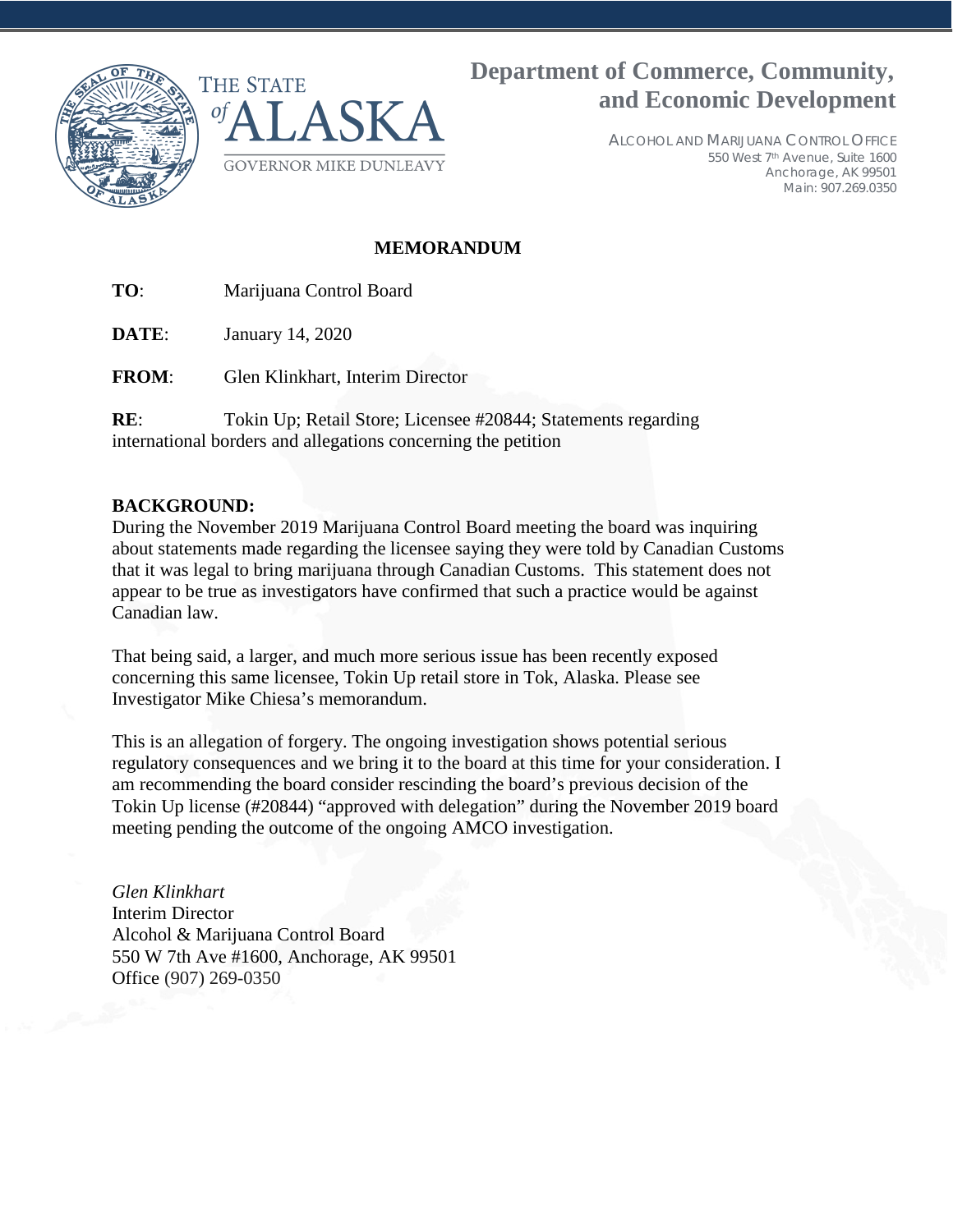

# **Department of Commerce, Community, and Economic Development**

 $\overline{\phantom{a}}$ 

Alcohol and Marijuana Control Office

550 W. 7th Ave Suite 1600 Anchorage, Alaska 99501 Main: 907.269-0350 Commerce.alaska.gov/web/amco

## **MEMORANDUM**

 **TO:** James Hoelscher, Enforcement Supervisor

 **FROM:** Michael Chiesa, Special Investigator I

**DATE:** 01/09/2020

**RE:** Lic# 20844 – Tokin Up‐ Petition Investigation Status Upate

### **SUMMARY:**

The purpose of this memo is to provide a status update on my investigation into allegations of forged signatures on the petition submitted to the Marijuana Control Board relating to the marijuana retail store license # 20844, Tokin Up.

### **SITUATION:**

On 12/16/2019, I received a report from a man in Tok, Alaska who reported his wife's signature had been forged on a petition submitted to the Marijuana Control Board (MCB) for the November 13-15 2019 meeting.

I contacted the woman who told me she saw her name and a signature on a petition posted on the Alcohol & Marijuana Control Office (AMCO) web site under board meeting documents for the specified meeting, under Tab 20 on a redacted copy of the petition submitted to the MCB by the licensee for Tokin Up. The redacted copy of the petition on the public web site did not reveal the date of birth or physical address on the line with the person's name and signature.

The woman stated her name was written on the petition in favor of the marijuana retail store but that she did not sign the petition and it was not her signature on the petition. The woman told me her date of birth (DOB) and physical address. I compared the DOB and physical address she provided with the DOB and physical address listed on the petition with her alleged forged signature. I noticed the DOB and physical address listed on the petition did not match her name and DOB.

After speaking to the first complainant, I have since interviewed three additional women. Two also reported seeing their name written on the petition and a signature that was not their signature. They both stated they did sign the petition. A comparison of their DOB and their